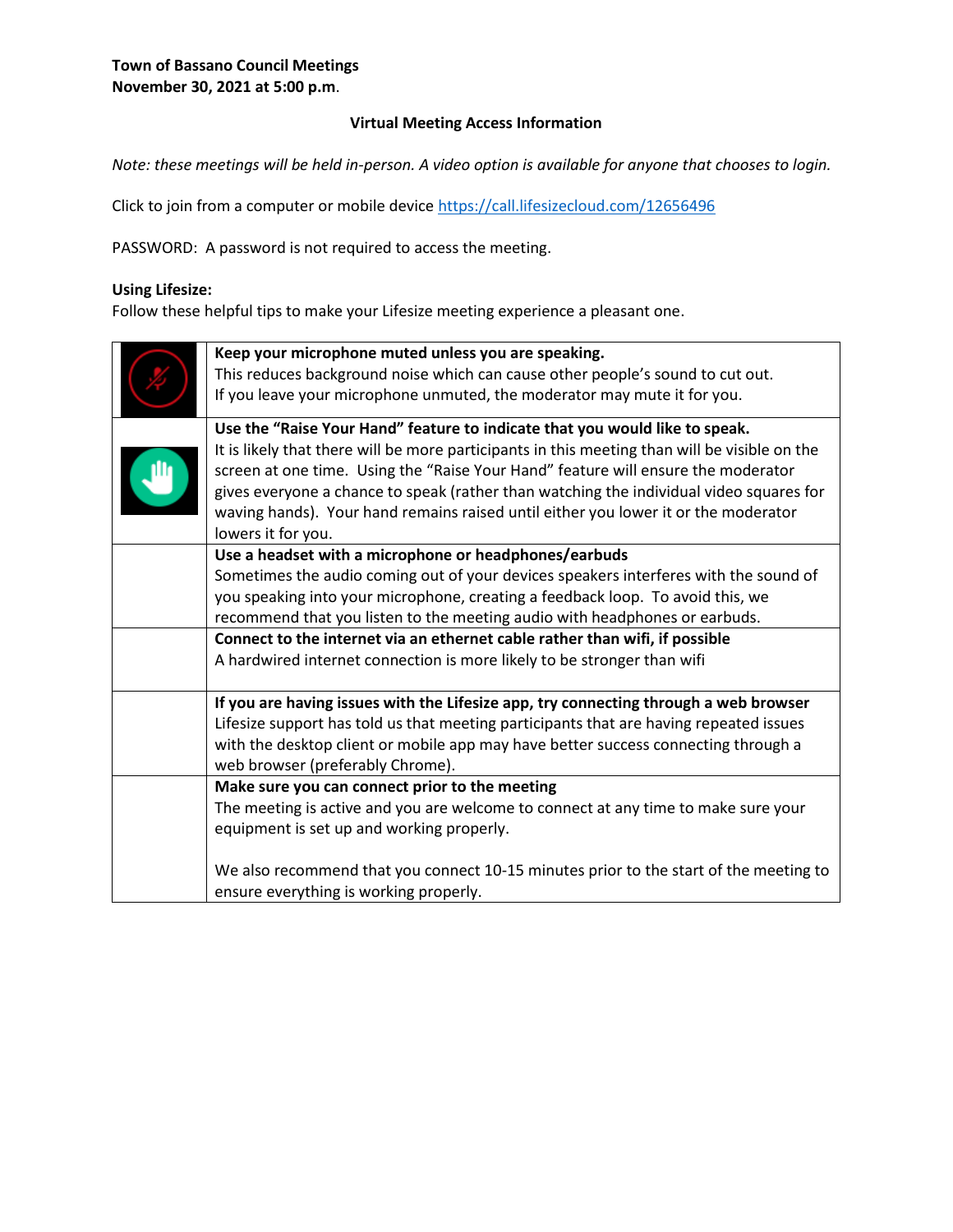#### **Town of Bassano Council Meetings November 30, 2021 at 5:00 p.m**.

#### **Joining a meeting from the desktop client or app**

Meeting link: <https://call.lifesizecloud.com/12656496>

Clicking the link will launch the desktop client or app. If you do not have the desktop client or app installed, you will be prompted to install it.

Check your audio/video settings and join the meeting. If you are successful, you will see a screen similar to this one.

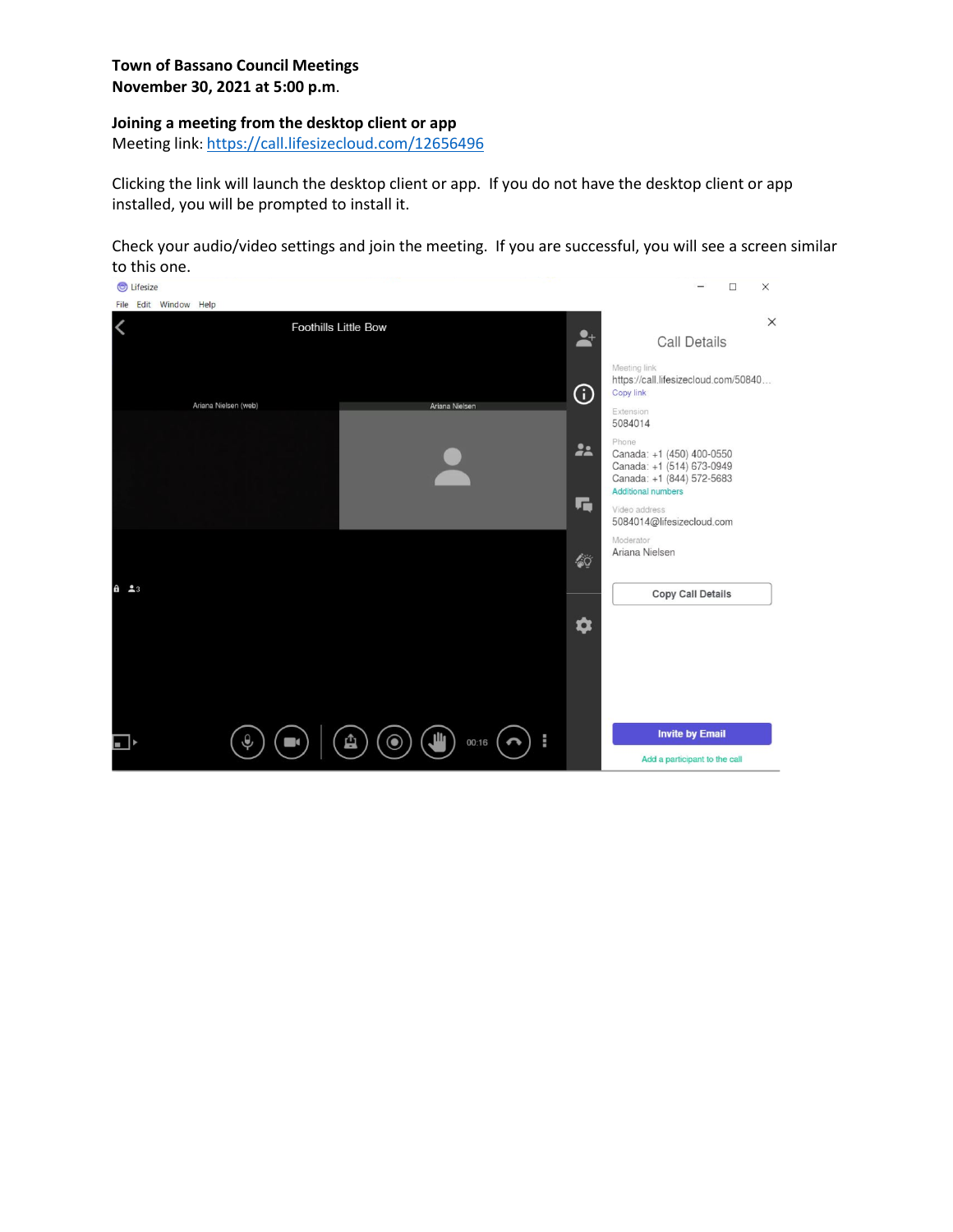## **Town of Bassano Council Meetings November 30, 2021 at 5:00 p.m**.

# **Lifesize Controls**

There are a set of buttons across the bottom that you can use during the meeting. Here are descriptions of the ones that you will most likely be using.

| <b>Microphone Controls</b><br>Click this button to toggle your microphone off and on.<br>Please keep your microphone off unless you are speaking.<br>A moderator can also mute your microphones.<br><b>Camera Controls</b><br>Click this button to toggle your camera off and on.                                                                                                                                                              |
|------------------------------------------------------------------------------------------------------------------------------------------------------------------------------------------------------------------------------------------------------------------------------------------------------------------------------------------------------------------------------------------------------------------------------------------------|
| <b>Share Screen</b><br>Click this button to start sharing your screen. Click it again to turn<br>screen sharing off.                                                                                                                                                                                                                                                                                                                           |
| <b>Raise Your Hand</b><br>Click this button to indicate to the meeting moderator that you<br>would like to speak. If your hand is raised, the button will turn<br>green. Other meeting participants will get a notification and an icon<br>will appear by your name in the list of participants.<br>Participants (2)<br>1 raised hand<br>All<br>$\bigcup$ 0 unmuted<br>Ariana Nielsen<br>Ariana Nielsen (web)<br>Moderators:<br>Ariana Nielsen |
| Click the button again to lower your hand.<br>A moderator can also lower all hands.                                                                                                                                                                                                                                                                                                                                                            |
| Leave<br>Click this button when you are ready to leave the meeting.                                                                                                                                                                                                                                                                                                                                                                            |